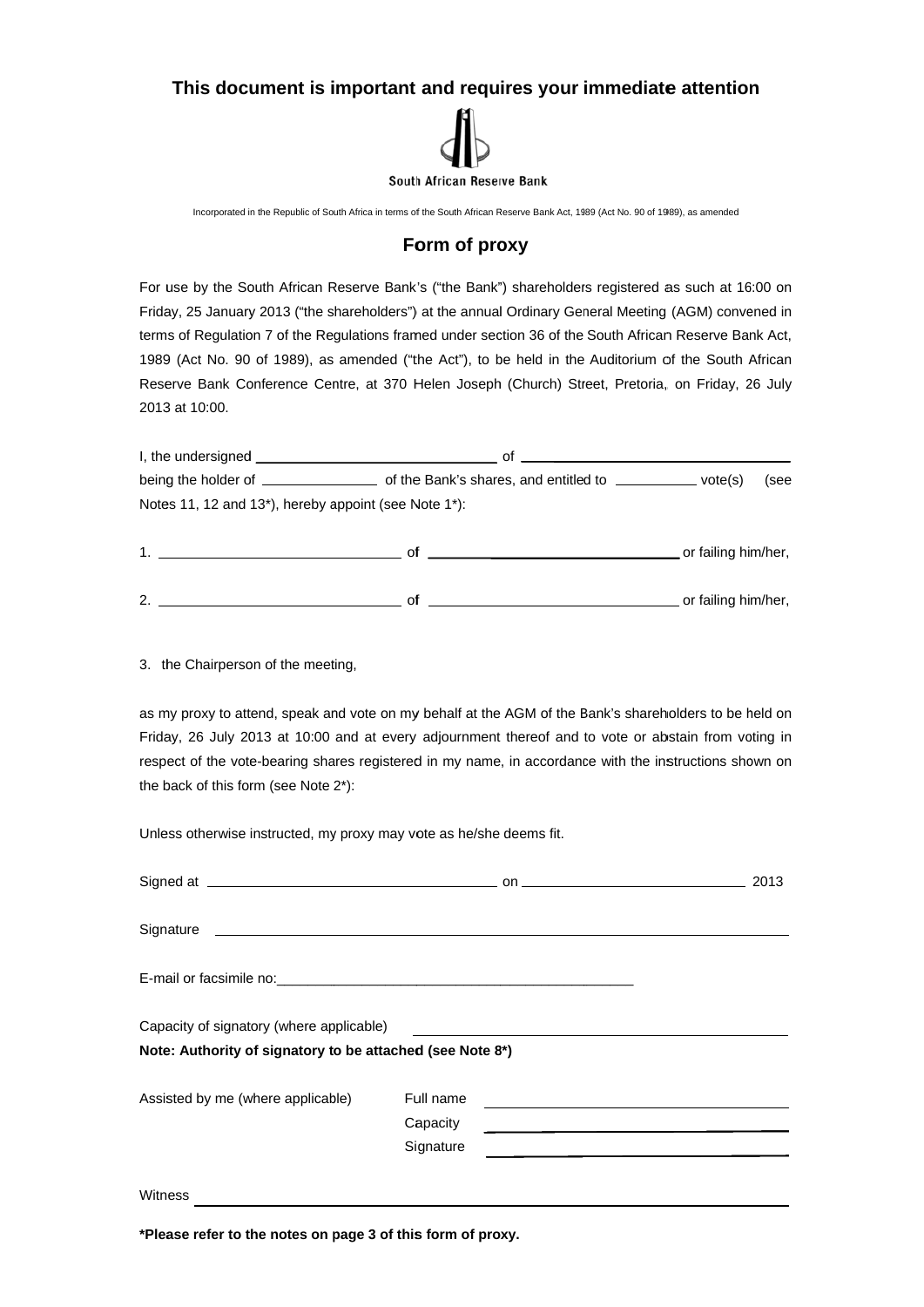**Please note that this form must be lodged with the Secretary of the Bank or the Transfer Secretary not later than 48 hours before the meeting, i.e. not later than 10:00 on Wednesday, 24 July 2013. Please see Note 3 on page 3 for further instructions.** 

|                | Please insert an "x" in the<br>appropriate space(s) provided                                                                                                                             | In favour of $ $ Against | <b>Abstain</b> |
|----------------|------------------------------------------------------------------------------------------------------------------------------------------------------------------------------------------|--------------------------|----------------|
|                |                                                                                                                                                                                          |                          |                |
| 1 <sub>1</sub> | Acceptance of the minutes of the 2012<br><b>AGM</b>                                                                                                                                      |                          |                |
| 2.             | Acceptance of the financial statements<br>for the year ended 31 March 2013,<br>including the Directors' report and the<br>external auditors' report                                      |                          |                |
| 3.             | Approval of the independent external<br>auditors' remuneration                                                                                                                           |                          |                |
| 4.             | Appointment of PricewaterhouseCoopers<br>Inc and SizweNtsalubaGobodo Inc as the<br>independent external auditors for the<br>2013/14 financial year                                       |                          |                |
| 5              | To elect three non-executive directors to<br>serve on the Bank's Board of directors (in<br>terms of Regulation 7.3(b) of the<br>Regulations, read with section 4 (1) (b) of<br>the Act): |                          |                |
| 5.1            | Election of non-executive director with<br>knowledge and skills<br>industry<br>in<br>(Shareholders must vote for only one of the<br>following three nominees)                            |                          |                |
| 5.1.1          | <b>Mr Guy P Harris</b>                                                                                                                                                                   |                          |                |
| 5.1.2          | <b>Mr Arnold Goldstone</b>                                                                                                                                                               |                          |                |
| 5.1.3          | <b>Ms Thandeka N Mgoduso</b>                                                                                                                                                             |                          |                |
| 5.2            | Election of non-executive director with<br>knowledge and skills in industry<br>(Shareholders must vote for only one of the                                                               |                          |                |
|                | following three nominees)                                                                                                                                                                |                          |                |
| 5.2.1          | <b>Prof Linda ER de Vries</b>                                                                                                                                                            |                          |                |
| 5.2.2          | Mr Seth M Radebe                                                                                                                                                                         |                          |                |
| 5.2.3          | Prof Benjamin W Smit                                                                                                                                                                     |                          |                |
| 5.3            | Election of non-executive director with<br>knowledge and skills in agriculture<br>(Shareholders must vote for only one of the<br>following three nominees)                               |                          |                |
| 5.3.1          | <b>Mr Mark W Lindhorst</b>                                                                                                                                                               |                          |                |
| 5.3.2          | Mr Johannes F van der Merwe                                                                                                                                                              |                          |                |
| 5.3.3          | <b>Prof Barend J Willemse</b>                                                                                                                                                            |                          |                |